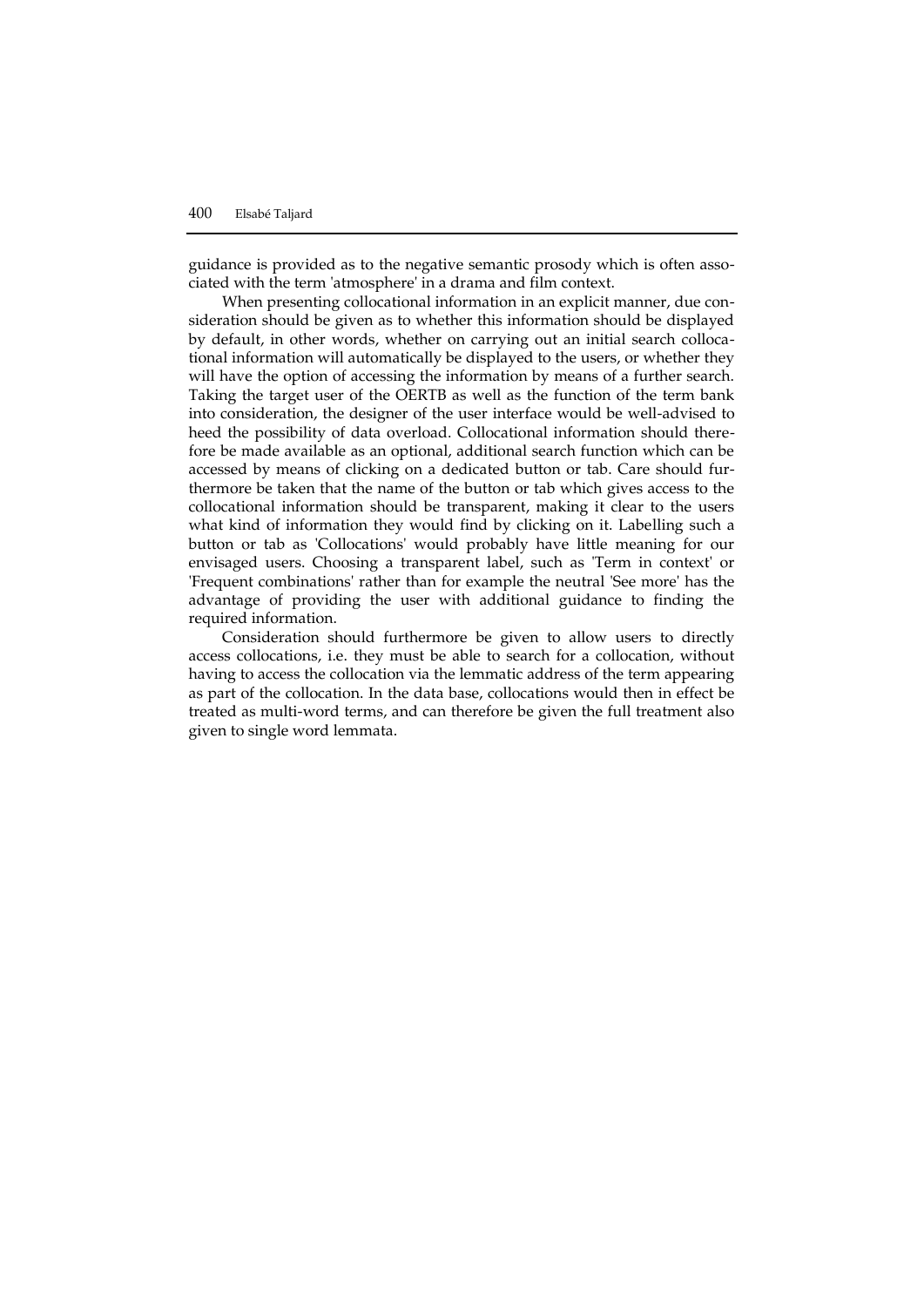Collocations and Grammatical Patterns in a Multilingual Online Term Bank 401

## **Bibliography**

- *A Guide to Statistics.* n.d. Retrieved from http://wordbanks.harpercollins.co.uk/Docs/Help/statistics. html.
- **Alonso, A, C. Millon and G. Williams.** 2011. Collocational Networks and their Application to an E-Advanced Learner's Dictionary of Verbs in Science (DicSci). Kosem, I. and K. Kosem (Eds.). 2011. *Electronic Lexicography in the 21st Century: New Applications for New Users. Proceedings of eLEX 2011, November 2011, Bled, Slovenia*: 12-22. Ljubljana: Trojina, Institute for Applied Slovene **Studies**.
- **Bergenholtz, H. and T.J.D. Bothma.** 2011. Needs-adapted Data Presentation in e-Information Tools. *Lexikos* 21: 53-77.
- **Clear, J.** n.d. *t-score and Mutual Information Score from Birmingham Corpus Website*. http://wordbanks. harpercollins.co.uk/Docs/Help/statistics.html.
- **Evert, S.** 2007. *Corpora and Collocations*. http://citeseerx.ist.psu.edu/viewdoc/download?doi= 10.1.1.159.6220&rep=rep1&type=pdf.
- **Fuertes-Olivera, P.** 2012. Lexicography and the Internet as a (Re-)source. *Lexicographica* 28(1): 49-70.
- **Hanks, P.** 2006. Metaphoricity is Gradable. Stefanowitsch, A. and S.Th. Gries (Eds.). 2006. *Corpusbased Approaches to Metaphor and Metonymy*: 17-35*.* Berlin: Mouton de Gruyter.
- **Kübler, N. and M. Pecman.** 2012. The ARTES Bilingual LSP Dictionary: From Collocations to Higher Order Phraseology*.* Granger, S. and M. Paquot (Eds.). 2012. *Electronic Lexicography*: 187-210. Oxford: Oxford University Press.
- **L'Homme, M.-C.** 2006. The Processing of Terms in Dictionaries: New Models and Techniques. A State of the Art. *Terminology* 12(2): 181-188.
- **L'Homme, M.-C. and P. Leroyer.** 2009. Combining the Semantics of Collocations with Situationdriven Search Paths in Specialized Dictionaries. *Terminology* 15(2): 258-283.
- **L'Homme, M.-C., B. Robichaud and P. Leroyer.** 2012. Encoding Collocations in DiCoInfo: From Formal to User-friendly Representations. Granger, S. and M. Paquot (Eds.). 2012. *Electronic Lexicography*: 211-236. Oxford: Oxford University Press.
- **Park, Mi Sun.** 2013. Code-switching and Translanguaging: Potential Functions in Multilingual Classrooms. *Working Papers in TESOL & Applied Linguistics* 13(2): 50-52.
- **Sinclair, J.** 2004. *Trust the Text Language, Corpus and Discourse.* London: Routledge.
- **Smadja, F.** 1993. Retrieving Collocations from Texts: Xtract. *Computational Linguistics* 19(1): 143-177.
- **Williams, G.** 1998. Collocational Networks: Interlocking Patterns of Lexis in a Corpus of Plant Biology Research Articles. *International Journal of Corpus Linguistics* 3(1): 151-171.
- **Williams, G., C. Millon and A. Alonso.** 2012. *Growing Naturally: The DicSci Organic E-Advanced Learner's Dictionary of Verbs in Science*. Fjeld, Ruth Vatvedt and Julie Matilde Torjusen (Eds.). 2012. *Proceedings of the 15th Euralex International Congress, 7–11 August 2012*: 1008-1013. Oslo: Department of Linguistics and Scandinavian Studies, University of Oslo.

## **Electronic term banks**

- *InterActive Terminology for Europe. The EU's Multilingual Term Base*. [Online] Available at: http:// iate.europa.eu/. [Accessed 10 August 15].
- *Le grand dictionnaire terminologique. Office québécois de la langue fran*ç*aise.* [Online] Available at: http://www.granddictionnaire.com/. [Accessed 18 August 15].